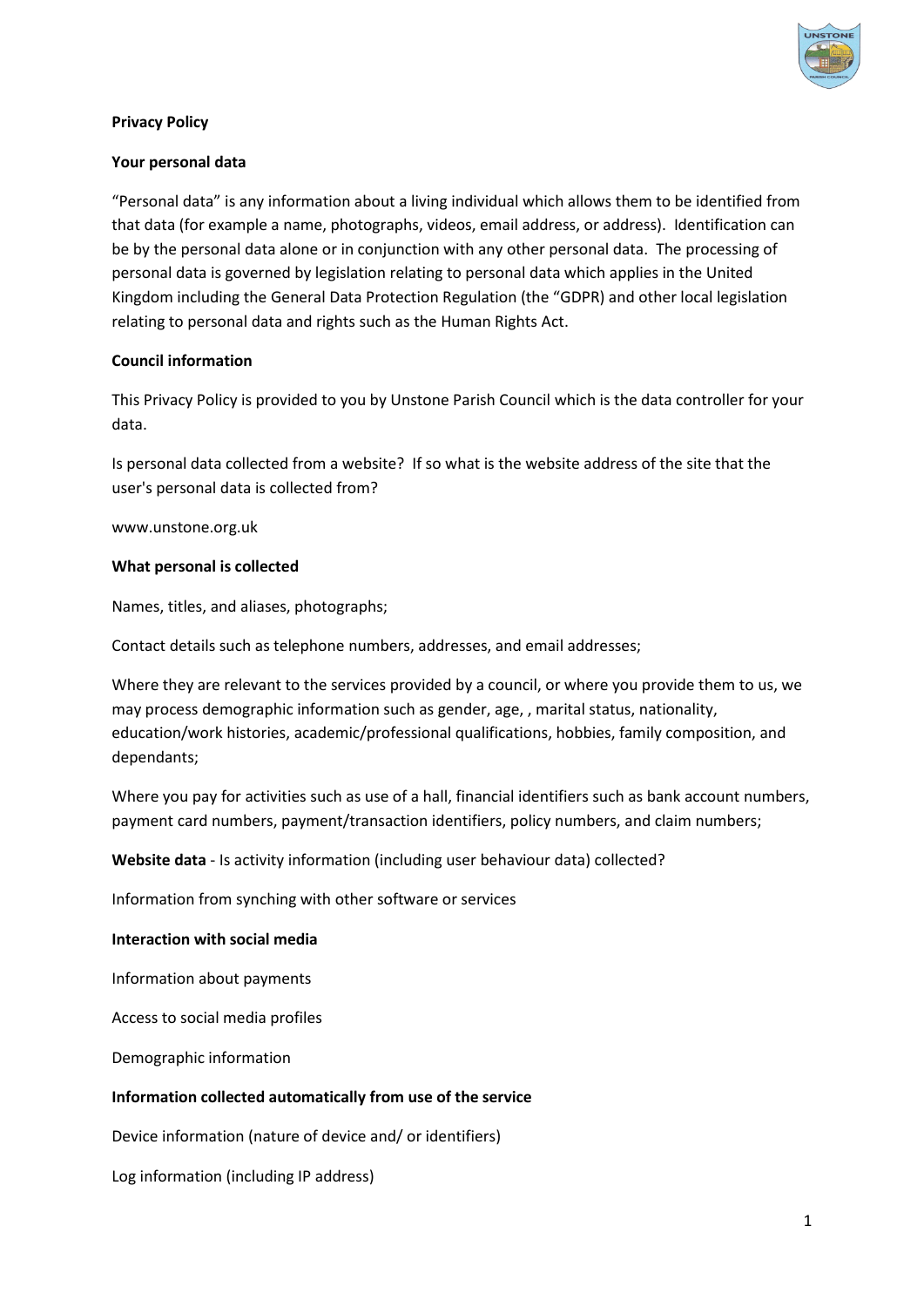

Location information (how is location collected/inferred)

Device sensor information

Site visited before arriving

Browser type and or OS

Interaction with email messages

### **Information from other sources**

Referral or recommendation programmes

Publicly accessible sources

Information from cookies or similar technologies (incl. in-app codes) (including whether session or persistent) e.g.

Essential login/authentication or navigation

Functionality – remember settings

Performance & Analytics – user behaviour

Advertising/retargeting

Any third party software served on users

**Other** 

### **Nature of any outbound communications with website users**

Email

Telephone (voice)

Telephone (text)

The council will comply with data protection law. This says that the personal data we hold about you must be:

Used lawfully, fairly and in a transparent way.

Collected only for valid purposes that we have clearly explained to you and not used in any way that is incompatible with those purposes.

Relevant to the purposes we have told you about and limited only to those purposes.

Accurate and kept up to date.

Kept only as long as necessary for the purposes we have told you about.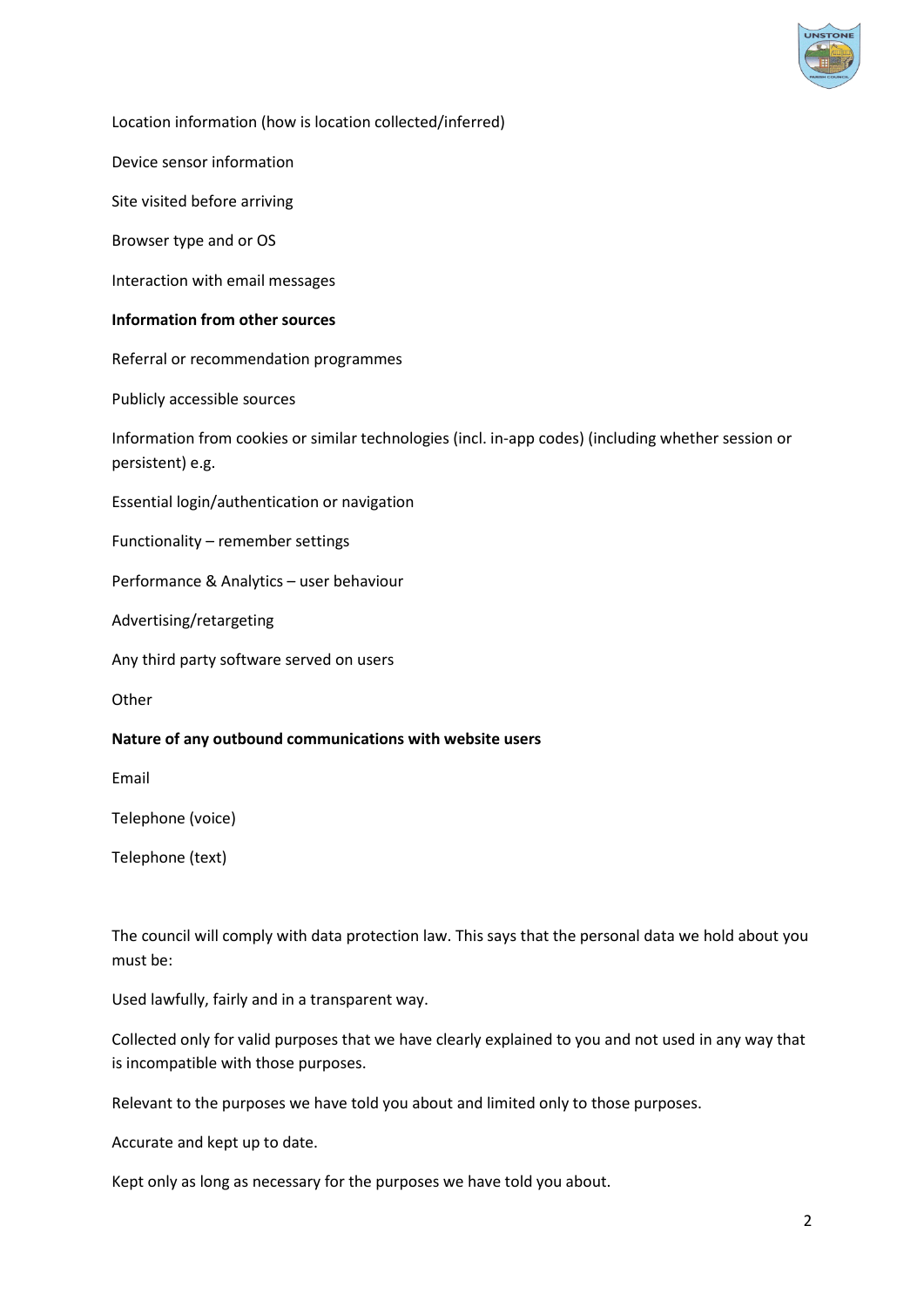

Kept and destroyed securely including ensuring that appropriate technical and security measures are in place to protect your personal data to protect personal data from loss, misuse, unauthorised access and disclosure.

We use your personal data for some or all of the following purposes:

To deliver public services including to understand your needs to provide the services that you request and to understand what we can do for you and inform you of other relevant services;

To confirm your identity to provide some services;

To contact you by post, email, telephone or using social media (e.g., Facebook, Twitter, WhatsApp);

To help us to build up a picture of how we are performing;

To prevent and detect fraud and corruption in the use of public funds and where necessary for the law enforcement functions;

To enable us to meet all legal and statutory obligations and powers including any delegated functions;

To carry out comprehensive safeguarding procedures (including due diligence and complaints handling) in accordance with best safeguarding practice from time to time with the aim of ensuring that all children and adults-at-risk are provided with safe environments and generally as necessary to protect individuals from harm or injury;

To promote the interests of the council;

To maintain our own accounts and records;

To seek your views, opinions or comments;

To notify you of changes to our facilities, services, events and staff, councillors and role holders;

To send you communications which you have requested and that may be of interest to you. These may include information about campaigns, appeals, other new projects or initiatives;

To process relevant financial transactions including grants and payments for goods and services supplied to the council

To allow the statistical analysis of data so we can plan the provision of services.

Our processing may also include the use of CCTV systems for the prevention and prosecution of crime.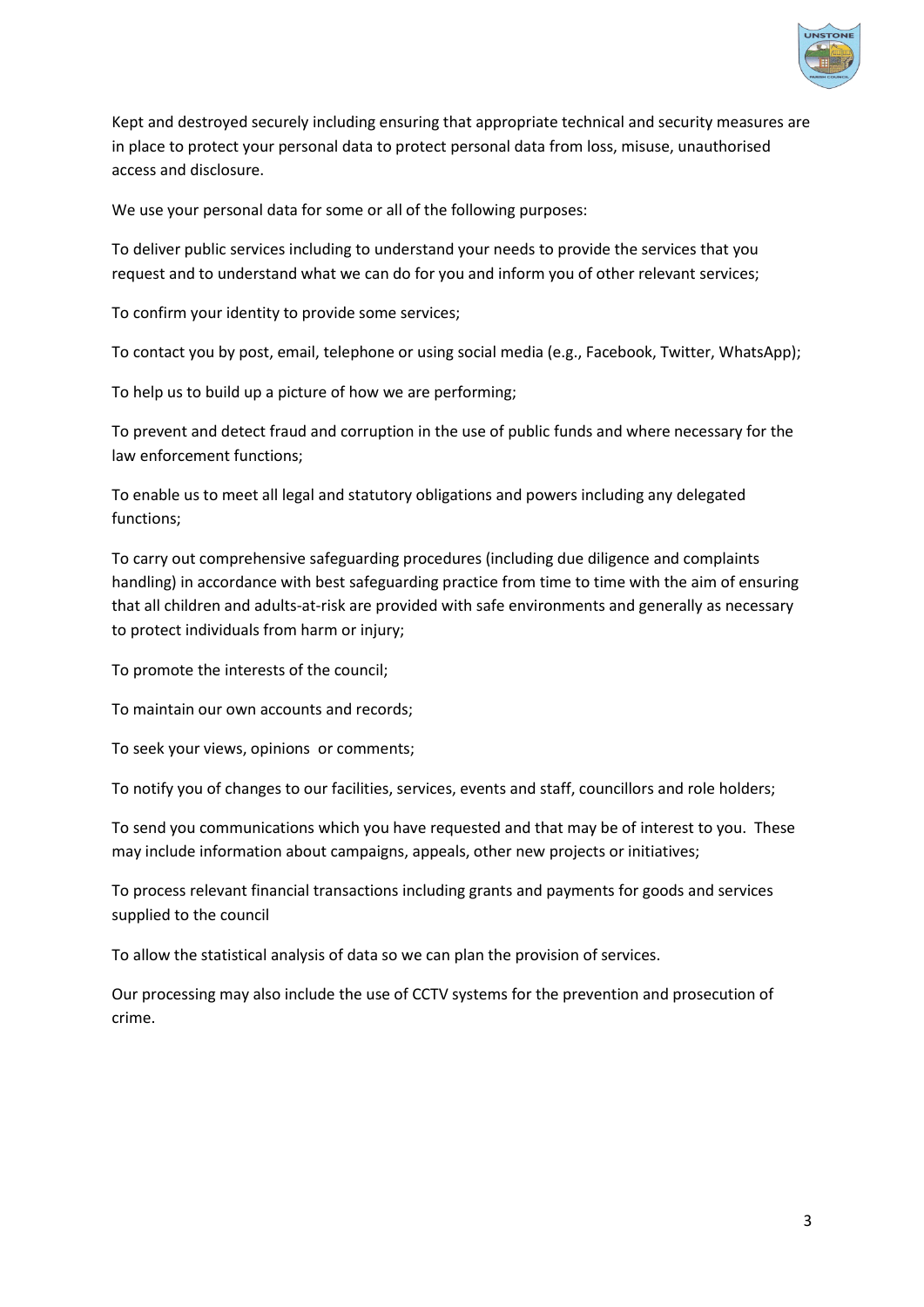

# **What is the legal basis for processing your personal data**

The council is a public authority and has certain powers and duties. Most of your personal data is processed for compliance with a legal obligation which includes the discharge of the council's statutory functions and powers. Sometime when exercising these powers or duties it is necessary to process personal data of residents or people using the council's services. We will always take into account your interests and rights. This Privacy Policy sets out your rights and the council's obligations to you in detail.

We may also process personal data if it is necessary for the performance of a contract with you, or to take steps to enter into a contract. An example of this would be processing your data in connection with the use of community hall facilities.

Sometimes the use of your personal data requires your consent. We will first obtain your consent to that use.

# **Sharing your personal data**

The council will implement appropriate security measures to protect your personal data. This section of the Privacy Policy provides information about the third parties with whom the council will share your personal data. These third parties also have an obligation to put in place appropriate security measures and will be responsible to you directly for the manner in which they process and protect your personal data. It is likely that we will need to share your data with some or all of the following (but only where necessary):

Our agents, suppliers and contractors. For example, we may ask a commercial provider to publish or distribute newsletters on our behalf, or to maintain our database software;

On occasion, other local authorities or not for profit bodies with which we are carrying out joint ventures e.g. in relation to facilities or events for the community.

# **How long do we keep your personal data**

We will keep some records permanently if we are legally required to do so. We may keep some other records for an extended period of time. For example, it is current best practice to keep financial records for a minimum period of 6 years to support HMRC audits or provide tax information. We may have legal obligations to retain some data in connection with our statutory obligations as a public authority. The council is permitted to retain data in order to defend or pursue claims. In some cases the law imposes a time limit for such claims (for example 3 years for personal injury claims or 6 years for contract claims). We will retain some personal data for this purpose as long as we believe it is necessary to be able to defend or pursue a claim. In general, we will endeavour to keep data only for as long as we need it. This means that we will delete it when it is no longer needed.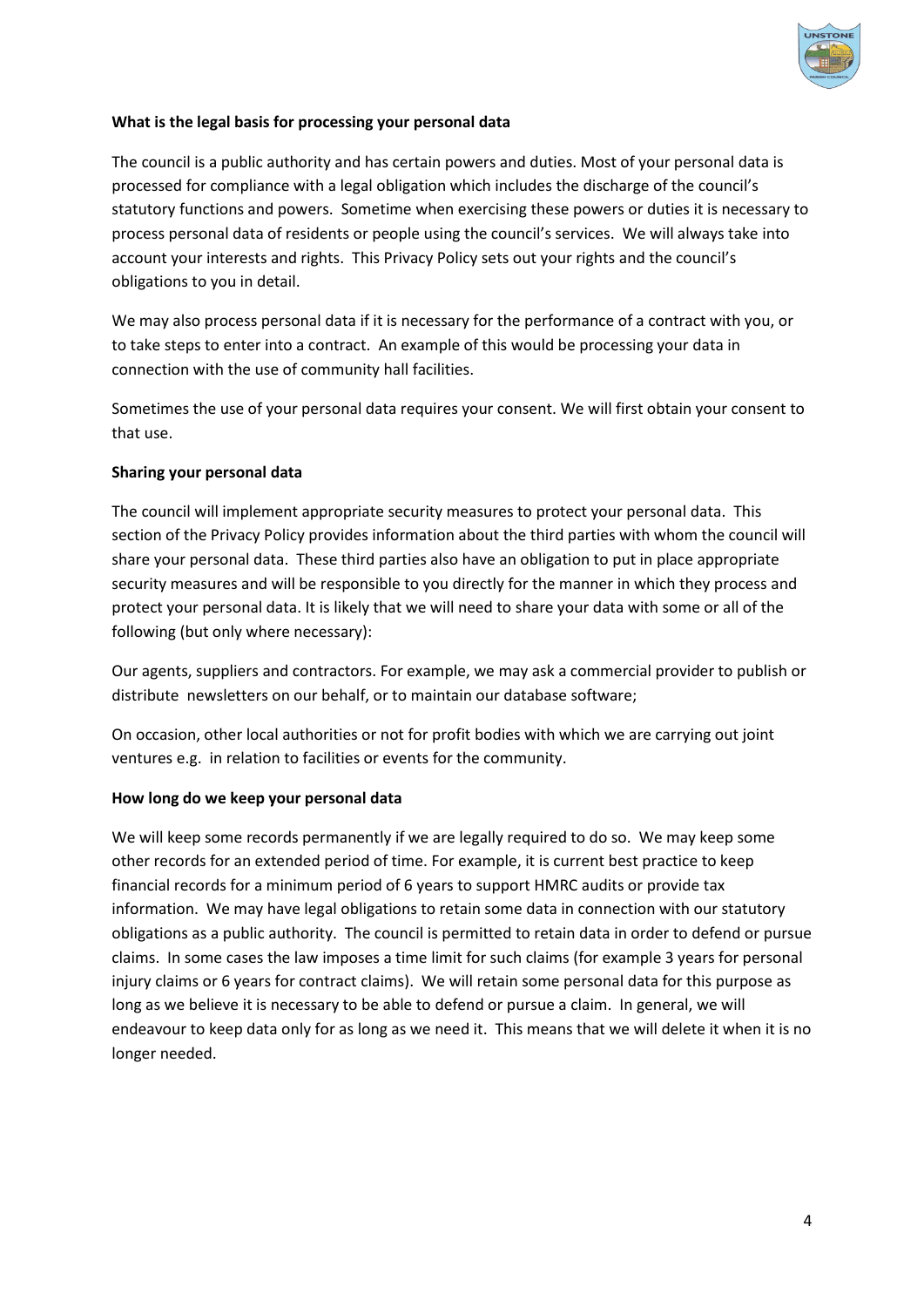

# **Your rights and your personal data**

You have the following rights with respect to your personal data:

When exercising any of the rights listed below, in order to process your request, we may need to verify your identity for your security. In such cases we will need you to respond with proof of your identity before you can exercise these rights.

*The right to access personal data we hold on you*

*The right to correct and update the personal data we hold on you*

*The right to have your personal data erased*

*The right to object to processing of your personal data or to restrict it to certain purposes only*

*The right to data portability*

*The right to withdraw your consent to the processing at any time for any processing of data to which consent was obtained*

*The right to lodge a complaint with the Information Commissioner's Office.* 

You can contact the Information Commissioners Office on 0303 123 1113 or via email https://ico.org.uk/global/contact-us/email/ or at the Information Commissioner's Office, Wycliffe House, Water Lane, Wilmslow, Cheshire SK9 5AF.

### **Transfer of Data Abroad**

Any personal data transferred to countries or territories outside the European Economic Area ("EEA") will only be placed on systems complying with measures giving equivalent protection of personal rights either through international agreements or contracts approved by the European Union. [Our website is also accessible from overseas so on occasion some personal data (for example in a newsletter) may be accessed from overseas].

### **Further processing**

If we wish to use your personal data for a new purpose, not covered by this Privacy Policy, then we will provide you with a Privacy Notice explaining this new use prior to commencing the processing and setting out the relevant purposes and processing conditions. Where and whenever necessary, we will seek your prior consent to the new processing.

# **Changes to this policy**

We keep this Privacy Policy under regular review and we will place any updates on this web page www.unstone.org.uk. This Policy was last updated in May 2018.